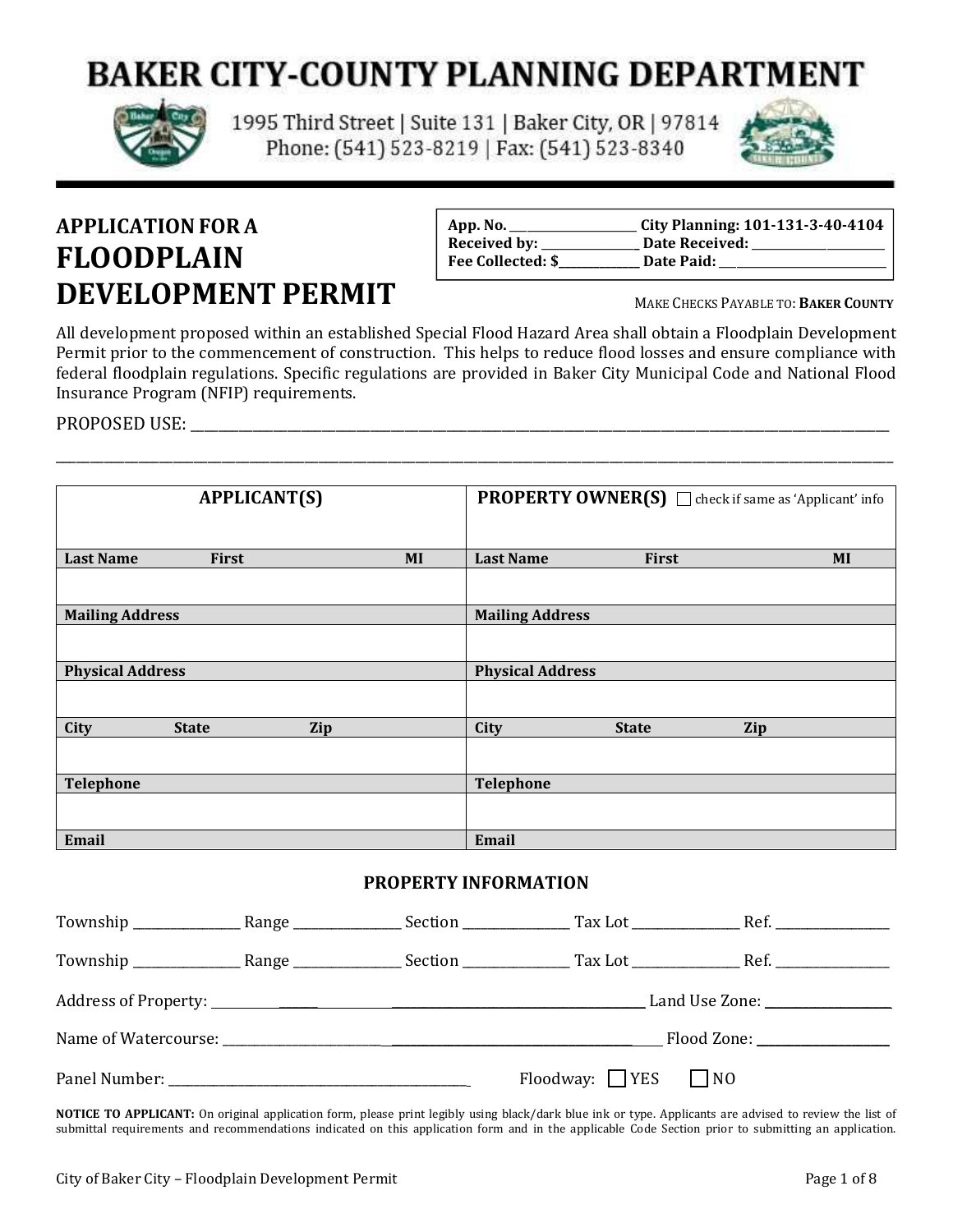Incomplete applications will not be scheduled for review until the Planning Department receives all required submittal materials. Failure to provide materials or address the approval criteria in sufficient detail may cause your application to be delayed or denied.

#### **DESCRIPTIONOF WORK (COMPLETE FOR ALL WORK, CHECK ALL APPLICABLE BOXES):**

| 1. Type of Structure:                                                                                                                                | <b>Type of Activity</b>                                                                                                                                                                              | Other Activities:                                                                                                                                                                                                  |
|------------------------------------------------------------------------------------------------------------------------------------------------------|------------------------------------------------------------------------------------------------------------------------------------------------------------------------------------------------------|--------------------------------------------------------------------------------------------------------------------------------------------------------------------------------------------------------------------|
| Residential<br>Non-Residential<br><b>Combined Use</b><br>Manufactured Home<br>Garage<br>Attached<br>Detached<br><b>Accessory Structure</b><br>Other: | New Structure<br>Addition*<br>Alteration to Existing Structure*<br>Relocation of Existing Structure**<br>Demolition of Existing Structure<br><b>Replacement of Existing Structure</b><br>Subdivision | Excavation<br>Fill/Grading<br><b>Habitat Restoration/Improvements</b><br><b>Dredging</b><br>Watercourse Alt.<br>Mining<br>Street/Bridge Construction<br><b>Draining Improvements</b><br><b>Utilities</b><br>Other: |

*\* An alternation includes the repair or improvement of a structure. If the value of an addition or alteration to a structure equals or exceeds 50% of the value of the structure before the addition or alteration, the entire structure must be treated a substantially improved structure. \*\* A relocated structure must be treated as new construction.* 

## **NEW RESIDENTIAL STRUCTURES**

| 1. Please select one:   BFE provided by FEMA FIRM/FIS                                     | BFE determined by surveyor $\Box$<br>No BFE determined                                                                                                                                                                             |  |
|-------------------------------------------------------------------------------------------|------------------------------------------------------------------------------------------------------------------------------------------------------------------------------------------------------------------------------------|--|
| 2. Options for development:                                                               |                                                                                                                                                                                                                                    |  |
| a. <b>ELEVATING</b> : Lowest habitable floor (including basement) must be elevated:       |                                                                                                                                                                                                                                    |  |
| $\geq$ 1 foot above the Base Flood Elevation<br>OR<br>3 feet above Highest Adjacent Grade |                                                                                                                                                                                                                                    |  |
| requirement must either be:                                                               | b. FLOOD-VENTING: Fully-enclosed areas below the lowest floor used <i>solely for parking vehicles, building access</i><br>or storage in an area other than a basement SHALL be equipped with flood vents. Designs for meeting this |  |
| Certified by a registered professional<br>0R<br>engineer or architect                     | Include a minimum of 2 openings having a total<br>net area of $\geq 1$ in <sup>2</sup> for every $\geq 1$ ft <sup>2</sup> enclosed area                                                                                            |  |
| Total square feet of structure: __________<br>Total number of flood vents: __________     | Total square feet of structure: _____________<br>Total number of flood vents: ___________                                                                                                                                          |  |

All development applications must also include:

 $\Box$  Location of all flood vents on structure on building plans or elevation drawings Evidence that the bottom of all flood vent openings are located ≤1 foot above grade **Evidence that chosen flood vents will permit the automatic entry and exit of floodwaters (may be** equipped with screens, louvers, or other coverings or devices only if operable without human intervention)

3. Requirements for development: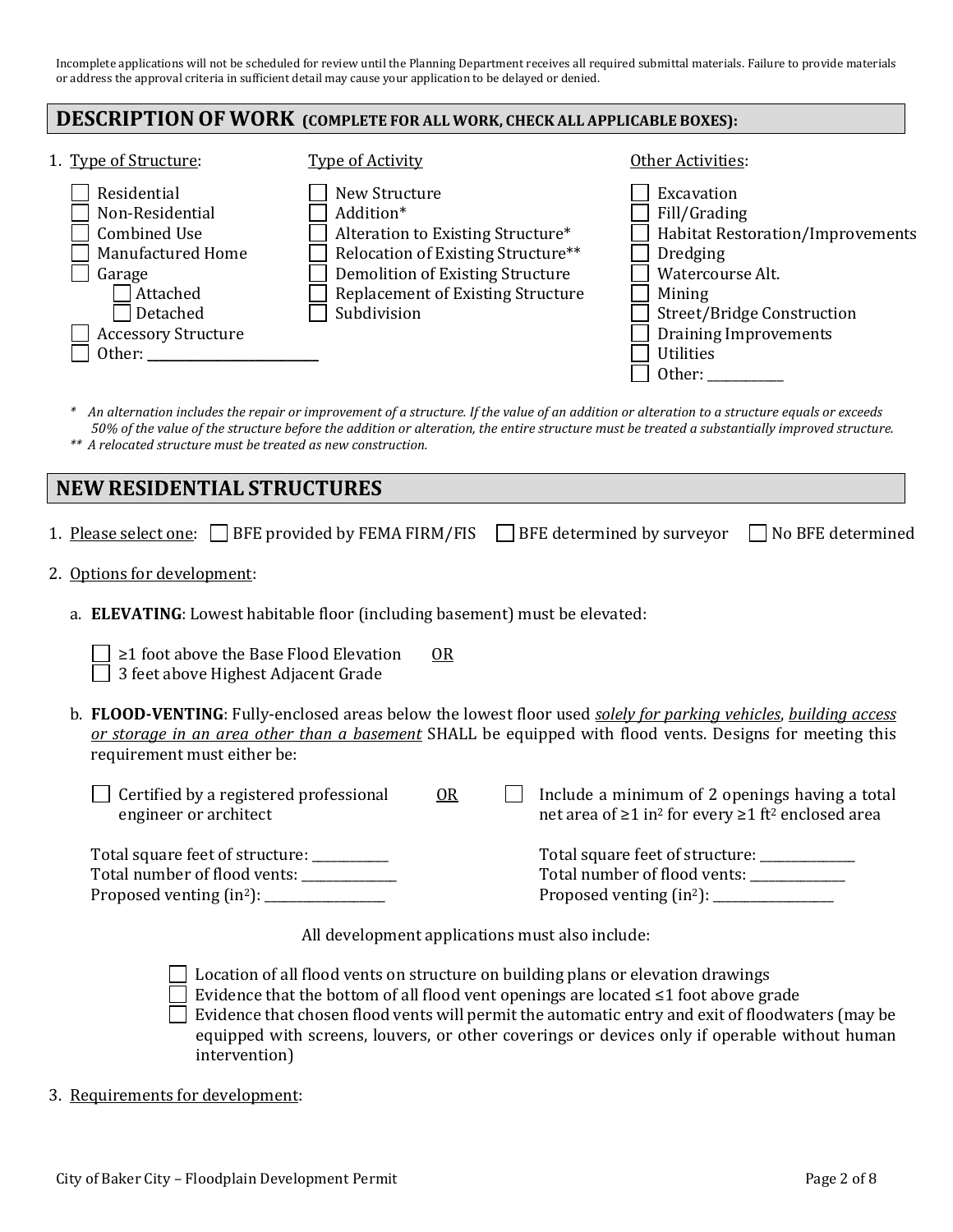| a. <b>UTILITIES</b> : $\Box$ Evidence that all utilities and other service facilities have been designed and/or elevated so as |
|--------------------------------------------------------------------------------------------------------------------------------|
| to prevent water from entering or accumulating within the components during flood conditions (include                          |
| plans).                                                                                                                        |

| b. <b>MATERIALS</b> : $\Box$ Evidence that flood-resistant materials will be used in all new construction and substantial<br>improvements.                                                                                                                                                                                                                                              |
|-----------------------------------------------------------------------------------------------------------------------------------------------------------------------------------------------------------------------------------------------------------------------------------------------------------------------------------------------------------------------------------------|
|                                                                                                                                                                                                                                                                                                                                                                                         |
| c. ANCHORING: $\Box$ Details for anchoring structures                                                                                                                                                                                                                                                                                                                                   |
|                                                                                                                                                                                                                                                                                                                                                                                         |
| <b>NEW NON-RESIDENTIAL STRUCTURES</b>                                                                                                                                                                                                                                                                                                                                                   |
| 1. Please select one: $\Box$ BFE provided by FEMA FIRM/FIS $\Box$ BFE determined by surveyor $\Box$ No BFE determined                                                                                                                                                                                                                                                                   |
| 2. Options for development:                                                                                                                                                                                                                                                                                                                                                             |
| a. ELEVATING: Lowest floor (including basement) must be elevated:                                                                                                                                                                                                                                                                                                                       |
| ≥1 foot above the Base Flood Elevation<br>OR<br>3 feet above Highest Adjacent Grade                                                                                                                                                                                                                                                                                                     |
| b. FLOOD-VENTING: Fully-enclosed areas below the lowest floor used solely for parking vehicles, building access<br>or storage in an area other than a basement shall be equipped with flood vents. Designs for meeting this<br>requirement must either be:                                                                                                                              |
| $OR$<br>Certified by a registered professional<br>Include a minimum of 2 openings having a total<br>engineer or architect<br>net area of ≥1 in <sup>2</sup> for every ≥1 ft <sup>2</sup> enclosed area                                                                                                                                                                                  |
| Total square feet of structure: ____________<br>Total square feet of structure: _________<br>Total number of flood vents: ___________<br>Total number of flood vents: ___________<br>Proposed venting (in <sup>2</sup> ): ______________                                                                                                                                                |
| All development applications must also include:                                                                                                                                                                                                                                                                                                                                         |
| Location of all flood vents on structure on building plans or elevation drawings<br>Evidence that the bottom of all openings are located $\leq 1$ foot above grade<br>Evidence that chosen flood vents will permit the automatic entry and exit of floodwaters (may be<br>equipped with screens, louvers, or other coverings or devices only if operable without human<br>intervention) |
|                                                                                                                                                                                                                                                                                                                                                                                         |

- a. **FLOOD-PROOFING**: That portion of the structure below BFE shall be substantially impermeable to the passage of water. The following components are required:
	- Certification from a registered professional engineer o Type of flood-proofing method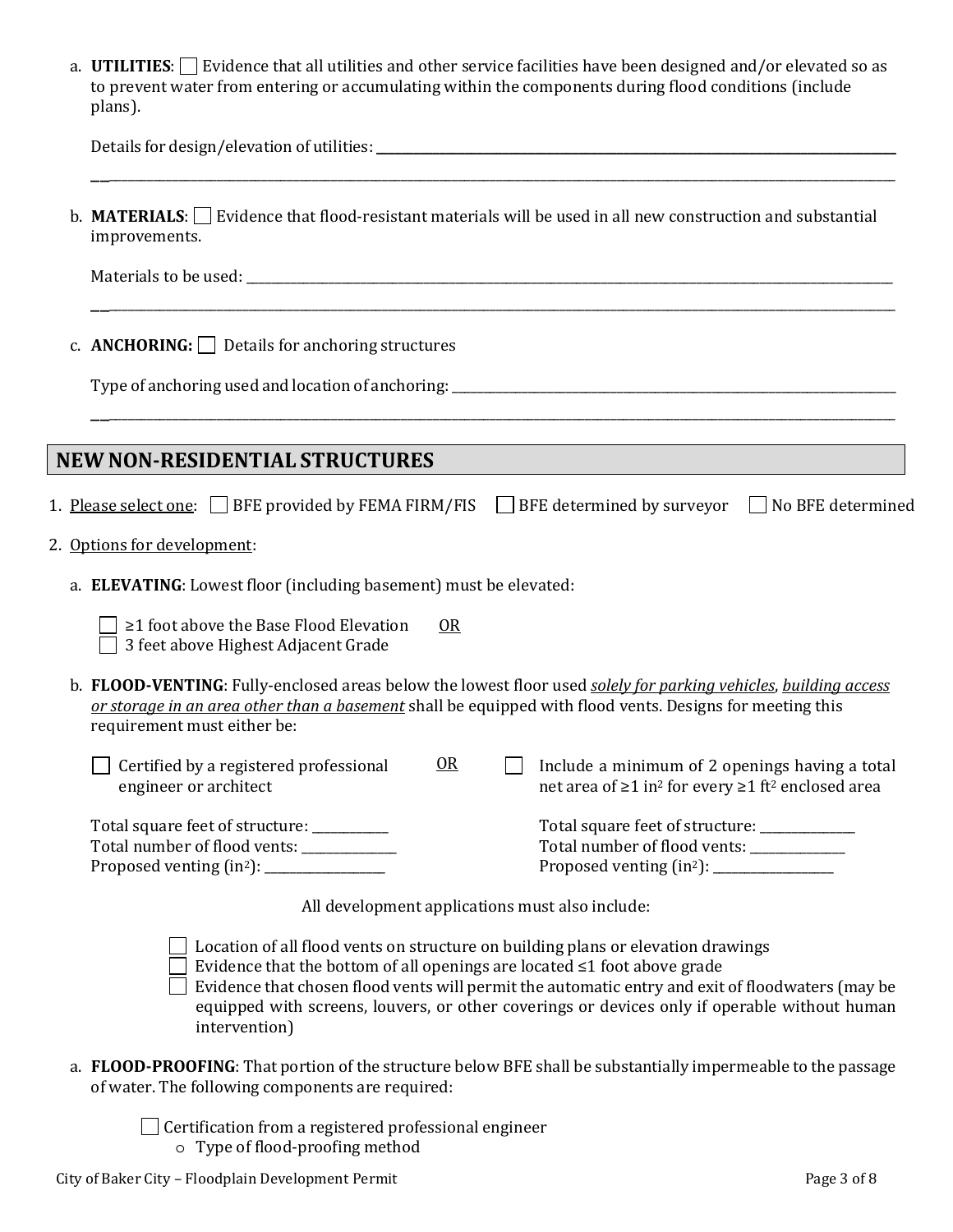|  |  |  | o Required flood-proofing elevation |
|--|--|--|-------------------------------------|
|--|--|--|-------------------------------------|

- o Structural components capable of resisting hydrostatic and hydrodynamic loads and effects of buoyancy
- o Design and methods of construction are in accordance with accepted standards of practice

Flood Emergency Operation Plan

Inspection & Maintenance Plan

#### 3. Requirements for development:

a. **UTILTIES**:  $\Box$  Evidence that all utilities and other service facilities have been designed and/or elevated so as to prevent water from entering or accumulating within the components during flood conditions (include plans).

| Details for design/elevation of utilities: |  |
|--------------------------------------------|--|
|                                            |  |

b. **MATERIALS**:  $\Box$  Evidence that flood-resistant materials will be used in all new construction and substantial improvements.

\_\_\_\_\_\_\_\_\_\_\_\_\_\_\_\_\_\_\_\_\_\_\_\_\_\_\_\_\_\_\_\_\_\_\_\_\_\_\_\_\_\_\_\_\_\_\_\_\_\_\_\_\_\_\_\_\_\_\_\_\_\_\_\_\_\_\_\_\_\_\_\_\_\_\_\_\_\_\_\_\_\_\_\_\_\_\_\_\_\_\_\_\_\_\_\_\_\_\_\_\_\_\_\_\_\_\_\_\_\_\_\_\_\_\_\_\_\_\_\_\_\_\_\_\_\_

Materials to be used:

c. **ANCHORING:** Details for anchoring structures

Type of anchoring used and location of anchoring:

## **MANUFACTURED HOMES:**

1. Please select one:  $\Box$  BFE provided by FEMA FIRM/FIS  $\Box$  BFE determined by surveyor  $\Box$  No BFE determined

\_\_\_\_\_\_\_\_\_\_\_\_\_\_\_\_\_\_\_\_\_\_\_\_\_\_\_\_\_\_\_\_\_\_\_\_\_\_\_\_\_\_\_\_\_\_\_\_\_\_\_\_\_\_\_\_\_\_\_\_\_\_\_\_\_\_\_\_\_\_\_\_\_\_\_\_\_\_\_\_\_\_\_\_\_\_\_\_\_\_\_\_\_\_\_\_\_\_\_\_\_\_\_\_\_\_\_\_\_\_\_\_\_\_\_\_\_\_\_\_\_\_\_\_\_\_

#### 2. Requirements for development:

a. **ELEVATING**: Bottom of longitudinal chassis frame beam must be elevated:

| $\geq$ 1 foot above the Base Flood Elevation | OR. |
|----------------------------------------------|-----|
| 3 feet above Highest Adjacent Grade          |     |

If the manufactured dwelling is supported on solid foundation walls, the foundation walls shall be designed to automatically equalize hydrostatic forces by allowing for the entry and exit of floodwaters. Designs for meeting this requirement must either be:

| Certified by a registered professional<br>engineer or architect           | OR | Include a minimum of 2 openings having a total<br>net area of ≥1 in <sup>2</sup> for every ≥1 ft <sup>2</sup> enclosed area |
|---------------------------------------------------------------------------|----|-----------------------------------------------------------------------------------------------------------------------------|
| Total square feete of structure: ________<br>Total number of flood vents: |    | Total square feet of structure: ___________<br>Total number of flood vents:                                                 |

All development applications must also include:

 Location of all flood vents on structure on building plans or elevation drawings Evidence that the bottom of all openings are located ≤1 foot above grade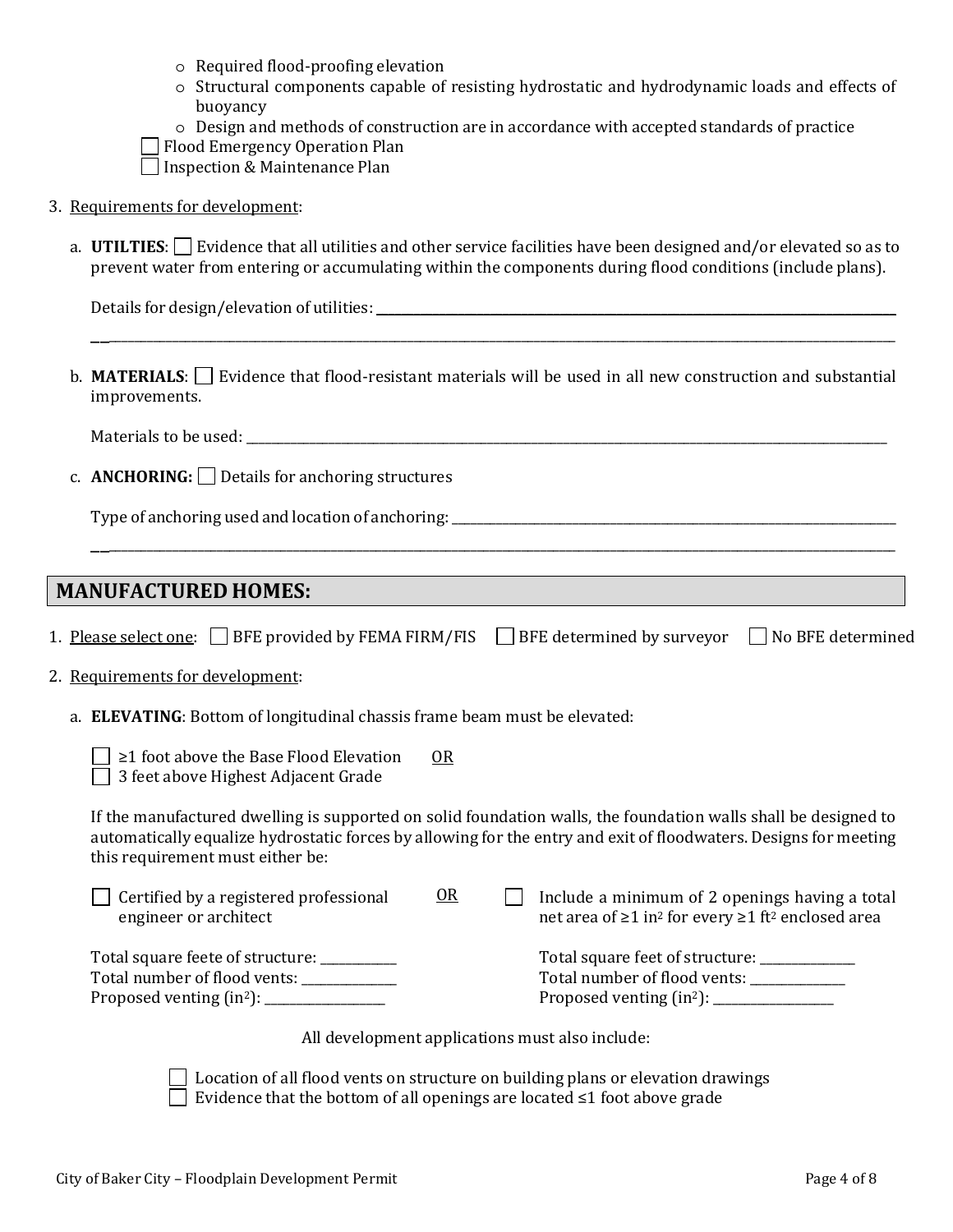**Evidence that chosen flood vents will permit the automatic entry and exit of floodwaters (may be** equipped with screens, louvers, or other coverings or devices only if operable without human intervention)

b. **ANCHORING**: Evidence that the manufactured dwelling will be securely anchored to prevent flotation, collapse, and lateral movement during the base flood. Anchoring methods may include, but are not limited to use of over-the-top frame ties to ground anchors *(Reference FEMA's "Manufactured Home Installation in Flood Hazard Areas" guidebook for additional techniques).*

\_\_\_\_\_\_\_\_\_\_\_\_\_\_\_\_\_\_\_\_\_\_\_\_\_\_\_\_\_\_\_\_\_\_\_\_\_\_\_\_\_\_\_\_\_\_\_\_\_\_\_\_\_\_\_\_\_\_\_\_\_\_\_\_\_\_\_\_\_\_\_\_\_\_\_\_\_\_\_\_\_\_\_\_\_\_\_\_\_\_\_\_\_\_\_\_\_\_\_\_\_\_\_\_\_\_\_\_\_\_\_\_\_\_\_\_\_\_\_\_\_\_\_\_\_\_

Type of anchoring used and location of anchoring: \_\_\_\_\_\_\_\_\_\_\_\_\_\_\_\_\_\_\_\_\_\_\_\_\_\_\_\_\_\_\_\_\_\_\_\_\_\_\_\_\_\_\_\_\_\_\_\_\_\_\_\_\_\_\_\_\_\_\_\_\_\_\_\_\_\_\_\_\_\_

- c. **UTILITIES**:  $\Box$  Evidence of the following (include plans):
	- $\circ$  Electrical crossover connections shall be a minimum of 12 inches above the BFE
	- o All utilities and other service facilities shall be designed and/or elevated so as to prevent water from entering or accumulating within the components during flood conditions
	- o Crossover ducts may be installed below BFE but must be constructed to prevent floodwaters from entering or accumulating within system components

Details for design/elevation of utilities: \_\_\_\_\_\_\_\_\_\_\_\_\_\_\_\_\_\_\_\_\_\_\_\_\_\_\_\_\_\_\_\_\_\_\_\_\_\_\_\_\_\_\_\_\_\_\_\_\_\_\_\_\_\_\_\_\_\_\_\_\_\_\_\_\_\_\_\_\_\_\_\_\_\_\_\_\_\_\_\_\_\_

d. **MATERIALS**: Evidence that flood-resistant materials will be used in all new construction and substantial improvements.

\_\_\_\_\_\_\_\_\_\_\_\_\_\_\_\_\_\_\_\_\_\_\_\_\_\_\_\_\_\_\_\_\_\_\_\_\_\_\_\_\_\_\_\_\_\_\_\_\_\_\_\_\_\_\_\_\_\_\_\_\_\_\_\_\_\_\_\_\_\_\_\_\_\_\_\_\_\_\_\_\_\_\_\_\_\_\_\_\_\_\_\_\_\_\_\_\_\_\_\_\_\_\_\_\_\_\_\_\_\_\_\_\_\_\_\_\_\_\_\_\_\_\_\_\_\_

\_\_\_\_\_\_\_\_\_\_\_\_\_\_\_\_\_\_\_\_\_\_\_\_\_\_\_\_\_\_\_\_\_\_\_\_\_\_\_\_\_\_\_\_\_\_\_\_\_\_\_\_\_\_\_\_\_\_\_\_\_\_\_\_\_\_\_\_\_\_\_\_\_\_\_\_\_\_\_\_\_\_\_\_\_\_\_\_\_\_\_\_\_\_\_\_\_\_\_\_\_\_\_\_\_\_\_\_\_\_\_\_\_\_\_\_\_\_\_\_\_\_\_\_\_\_

Materials to be used: \_\_\_\_\_\_\_\_\_\_\_\_\_\_\_\_\_\_\_\_\_\_\_\_\_\_\_\_\_\_\_\_\_\_\_\_\_\_\_\_\_\_\_\_\_\_\_\_\_\_\_\_\_\_\_\_\_\_\_\_\_\_\_\_\_\_\_\_\_\_\_\_\_\_\_\_\_\_\_\_\_\_\_\_\_\_\_\_\_\_\_\_\_\_\_\_\_\_\_\_\_

## **ALTERATIONS, ADDITIONS,OR IMPROVEMENTS TOEXISTING STRUCTURES:**

- 1. What is the market value of the existing structure prior to damage or improvement, based on current data from the Baker County Assessor? **\$\_\_\_\_\_\_\_\_\_\_\_\_\_\_\_\_\_\_\_\_\_\_\_**
- 2. Using the equation below, what is 50% of the estimated market value of the existing structure prior to damage or improvement?

**Market Value x (.50) = Substantial Improvement Threshold \$ \_\_\_\_\_\_\_\_\_\_\_\_\_\_\_\_\_\_\_\_\_\_\_\_**

3. Please complete the table below:

|                 | <b>ITEMIZATION OF CONSTRUCTION COSTS TO COMPLETE PROJECT</b> |                             |                  |                 |  |  |
|-----------------|--------------------------------------------------------------|-----------------------------|------------------|-----------------|--|--|
|                 | <b>Work Description</b>                                      | Cost of<br><b>Materials</b> | Cost of<br>Labor | <b>Comments</b> |  |  |
|                 | <b>Foundation/Footings/Pilings</b>                           |                             |                  |                 |  |  |
| 2               | Concrete Slab                                                |                             |                  |                 |  |  |
| 3               | <b>Masonry Work</b>                                          |                             |                  |                 |  |  |
| $\overline{4}$  | Rough Carpentry                                              |                             |                  |                 |  |  |
| $5\overline{)}$ | <b>Roofing and Gutters</b>                                   |                             |                  |                 |  |  |
| 6               | Insulation/Weather Stripping                                 |                             |                  |                 |  |  |
| $7\phantom{.0}$ | Exterior Finish (stucco/siding)                              |                             |                  |                 |  |  |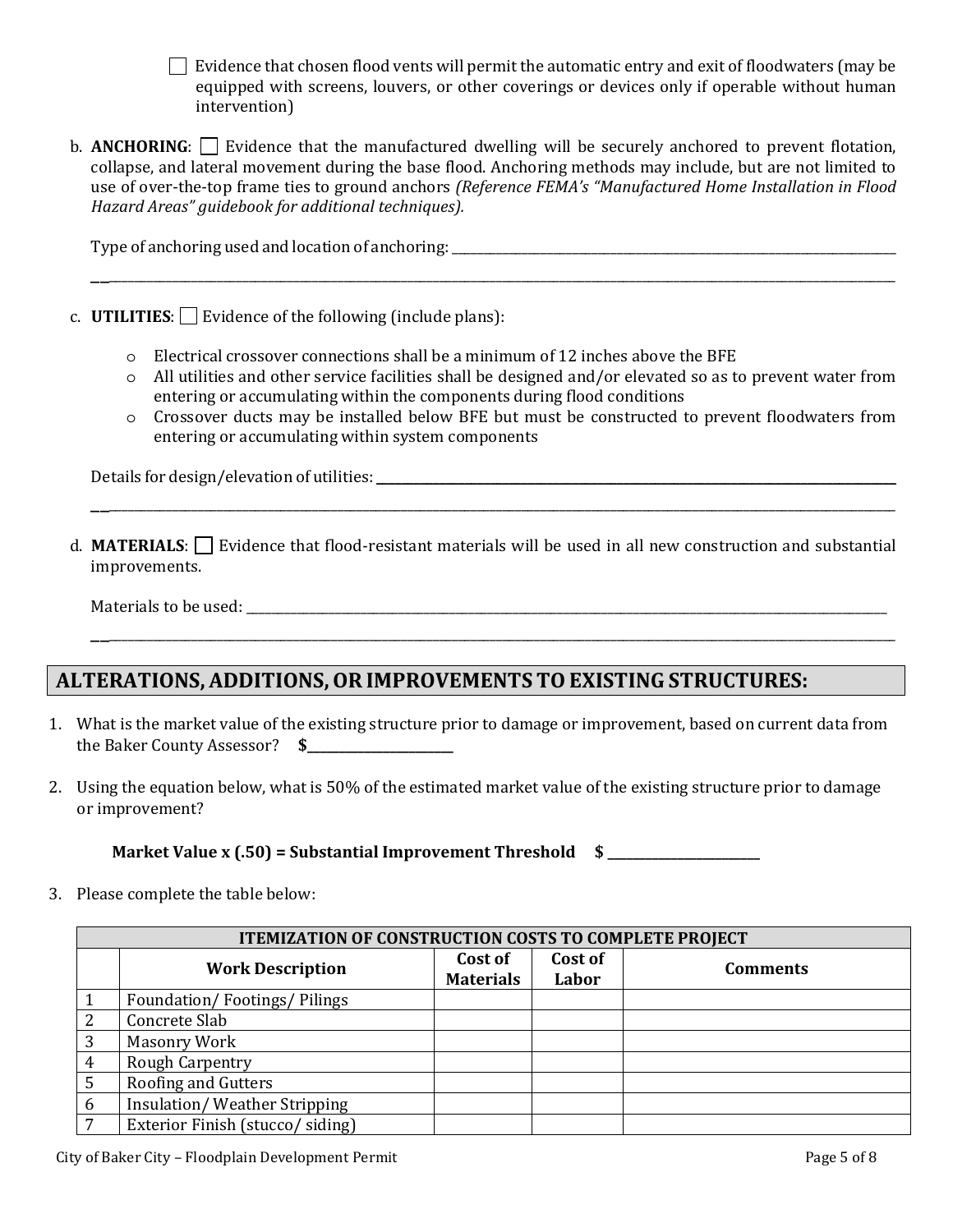| 8  | <b>Finished Carpentry</b>               |  |  |
|----|-----------------------------------------|--|--|
| 9  | Drywall                                 |  |  |
| 10 | Cabinets (built-in)                     |  |  |
| 11 | <b>Floor Covering</b>                   |  |  |
| 12 | Plumbing/Gas                            |  |  |
| 13 | <b>Bathroom Fixtures</b>                |  |  |
| 14 | Kitchen Fixtures                        |  |  |
| 15 | <b>Electrical and Lighting Fixtures</b> |  |  |
| 16 | <b>Built-in Appliances</b>              |  |  |
| 17 | <b>HVAC System</b>                      |  |  |
| 18 | Paint and Wallpaper                     |  |  |
| 19 | <b>Demolition and Removal</b>           |  |  |
| 20 | Overhead and Profit                     |  |  |
| 21 | <b>Construction Supervision</b>         |  |  |
|    |                                         |  |  |
|    | Subtotal                                |  |  |
|    | <b>GROSS TOTAL</b>                      |  |  |

\* *Construction cost estimates must include all structural elements, interior finish elements, utility and service equipment, labor and other costs associated with demolishing, removing, or altering building components, and construction management, as well as any improvements being made to repair damage that go beyond just making repairs to return to pre-damaged conditions.* 

### **COSTS TO BE INCLUDED**

Material and labor for all structural elements, including:

- Spread or continuous foundation footings and pilings
- **Monolithic or other types of concrete slabs**
- Bearing walls, tie beams and trusses
- Floors and ceilings
- Attached decks and porches
- **Interior partition walls**
- Exterior wall finishes (brick, stucco, siding) including painting and moldings
- Windows and doors
- Re-shingling or re-tiling a roof
- **-** Hardware

All interior finishing elements, including:

- Tiling, linoleum, stone, or carpet over subflooring
- Bathroom tiling and fixtures
- Wall finishes (drywall, painting, stucco, plaster, paneling, marble, etc.)
- Kitchen, utility and bathroom cabinets
- Built-in bookcases, cabinets, and furniture
- **Hardware**
- All utility and service equipment, including:
	- HVAC equipment
	- Plumbing and electrical services
	- Light fixtures and ceiling fans
	- **Security systems**
	- Built-in kitchen appliances
	- **Central vacuum systems**
	- Water filtration, conditioning, or recirculation systems
- Cost to demolish storm-damaged building components
- Labor and other costs associated with moving or altering undamaged building components to accommodate the improvements or additions
- $\Box$  Overhead and profits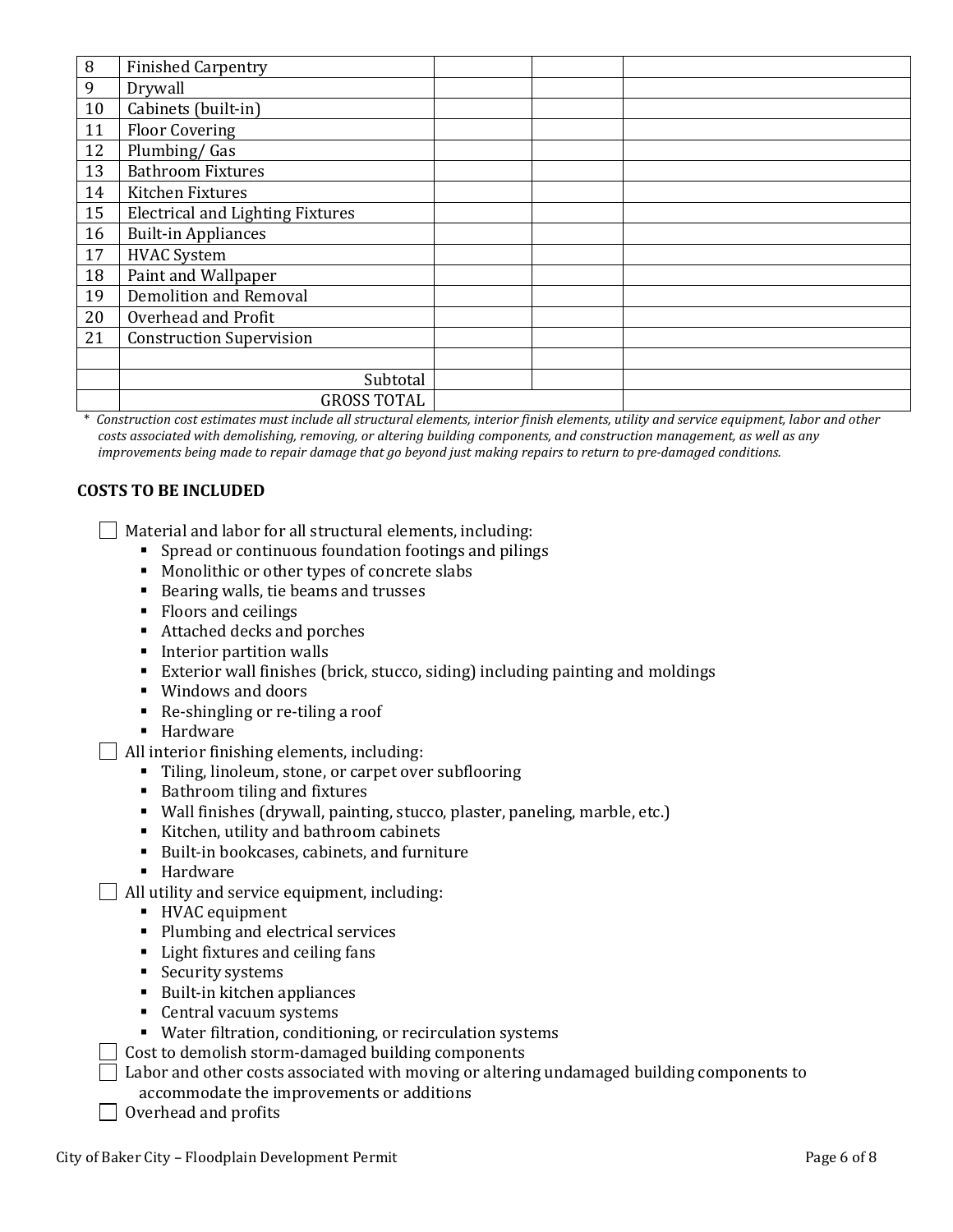#### **ITEMS TO BE EXCLUDED:**

- o Plans and specifications
- o Survey costs
- o Permit fees
- o Post-storm debris removal and clean up
- o Outside improvements, including:
	- Landscaping
	- **Sidewalks**
	- **Fences**
	- Swimming pools
	- **Screened pool enclosures**
	- Detached structures (including garages, sheds, and gazebos)
	- **Landscape irrigation systems**
- 4. Is the value listed in #3 of this section, equal to or greater than the value listed in #2?

**Yes \*\*** If "Yes", the proposed development activity qualifies as a substantial improvement  $\blacksquare$  No  $\blacksquare$ 

*\*\* If the cost of the proposed construction equals or exceeds 50 percent of the market value of the structure, then the entire structure must be treated as a substantially improved structure and the substantial improvement provisions shall apply. See FEMA publication P-758, Substantial Improvement/Substantial Damage Desk Reference for more information regarding substantial improvement.* 

*Source: FEMA Publication P-758, Substantial Improvement/Substantial Damage Desk Reference*

## **SUBDIVISIONS AND PLANNED UNIT DEVELOPMENTS:**

Will the subdivision or other development contain 50 lots or 5 acres?  $\Box$  Yes  $\Box$  No

 If yes, plat or proposal must clearly identify BFE at building sites  $\Box$  100-year floodplain and floodway must be delineated on the site plan

## **WORK INFLOODWAY & ALTERED OR RELOCATED WATERCOURSE:**

1. Bank Restoration ONLY:

 $\Box$  Certification by a registered professional engineer that the flood carrying capacity of the watercourse will not be diminished

2. Alteration of Watercourses:

 A FEMA-approved CLOMR is required if the project will cause a *watercourse alteration*, *modify Base Flood Elevation*, or *change the boundaries of the floodway or special flood hazard area*.

- o The applicant is responsible for obtaining all necessary permits from Federal, State, or local agencies
- o Staff will notify adjacent communities and DLCD prior to any alteration or relocation of a watercourse
- o Maintenance of altered or relocated portion of said watercourse is required
- 3. Development in Floodway:

No Rise Certification from registered surveyor *(supporting technical data must be attached)*